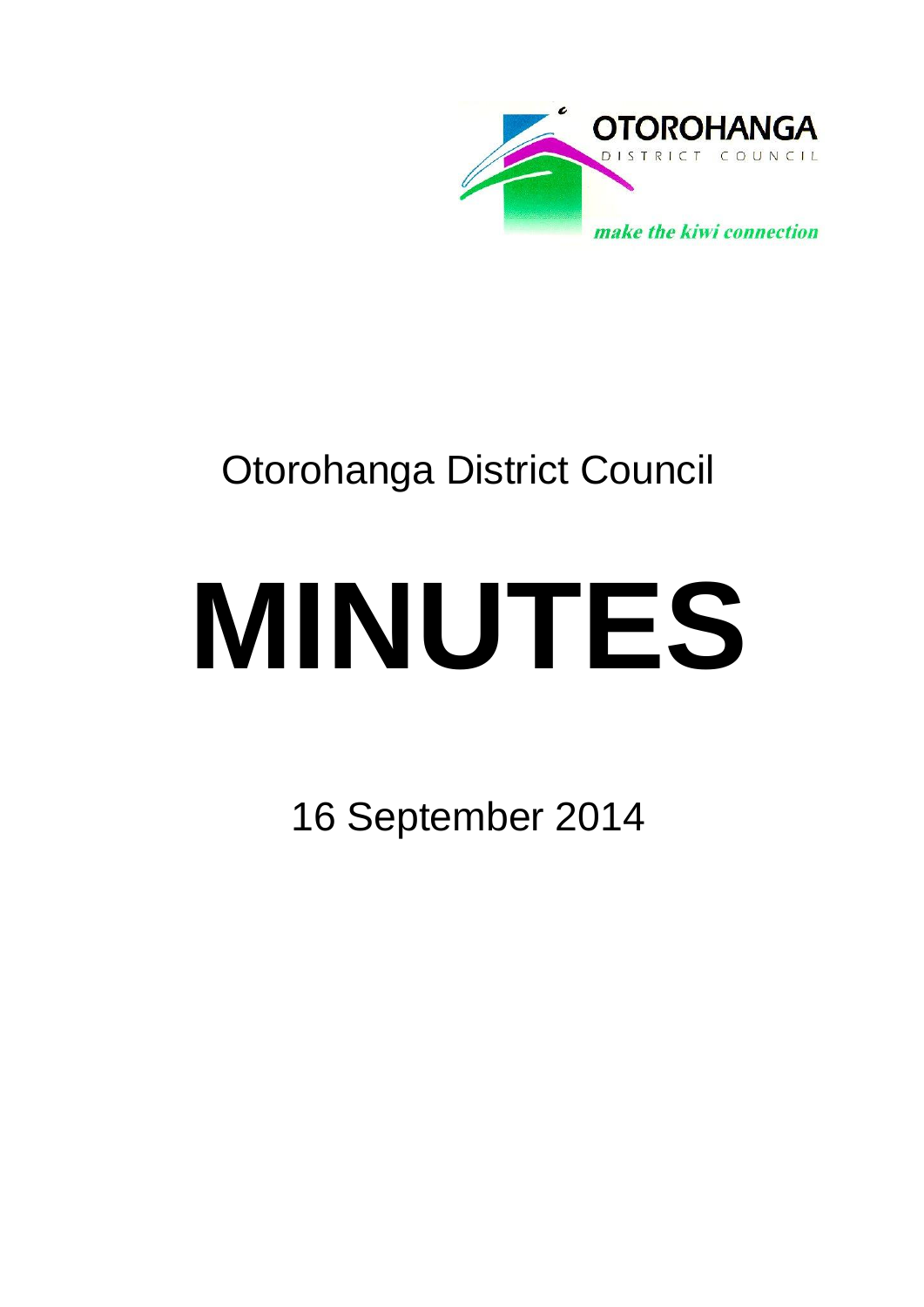#### **OTOROHANGA DISTRICT COUNCIL**

16 September 2014

Minutes of an ordinary meeting of the Otorohanga District Council held in the Council Chambers, Maniapoto St, Otorohanga on Tuesday 16 September 2014 commencing at 10.04am.

### **MINUTES**

Minutes are unconfirmed and subject to amendment at the next meeting of Council.

#### **ORDER OF BUSINESS:**

| <b>ITEM</b>                                       | <b>PRECIS</b>                                           | <b>PAGE</b> |
|---------------------------------------------------|---------------------------------------------------------|-------------|
| <b>PRESENT</b>                                    |                                                         | 1           |
| <b>IN ATTENDANCE</b>                              |                                                         | 1           |
| <b>APOLOGIES</b>                                  |                                                         | 1           |
| <b>OPENING PRAYER</b>                             |                                                         | 1           |
| <b>ITEMS TO BE CONSIDERED IN GENERAL BUSINESS</b> |                                                         | 1           |
| CONFIRMATION OF MINUTES - 19 AUGUST 2014          |                                                         | 1           |
| <b>REPORTS</b>                                    |                                                         | 1           |
| Item $113$                                        | PROPOSED DISTRICT PLAN FINAL CONSIDERATION AND APPROVAL | 2           |
| Item $114$                                        | SIGNIFICANCE & ENGAGEMENT POLICY                        | 3           |
| Item $112$                                        | DRAFT MANAGEMENT ACCOUNTS TO 30 JUNE 2014               | 3           |
| Item $115$                                        | ODC MATTERS REFERRED FROM 19 AUGUST 2014                | 3           |
| <b>GENERAL</b>                                    |                                                         | 3           |
| Item $116$                                        | ADDITIONAL DELEGATION TO OTOROHANGA COMMUNITY BOARD     | 3           |
| <b>MEETING CLOSURE</b>                            |                                                         | 6           |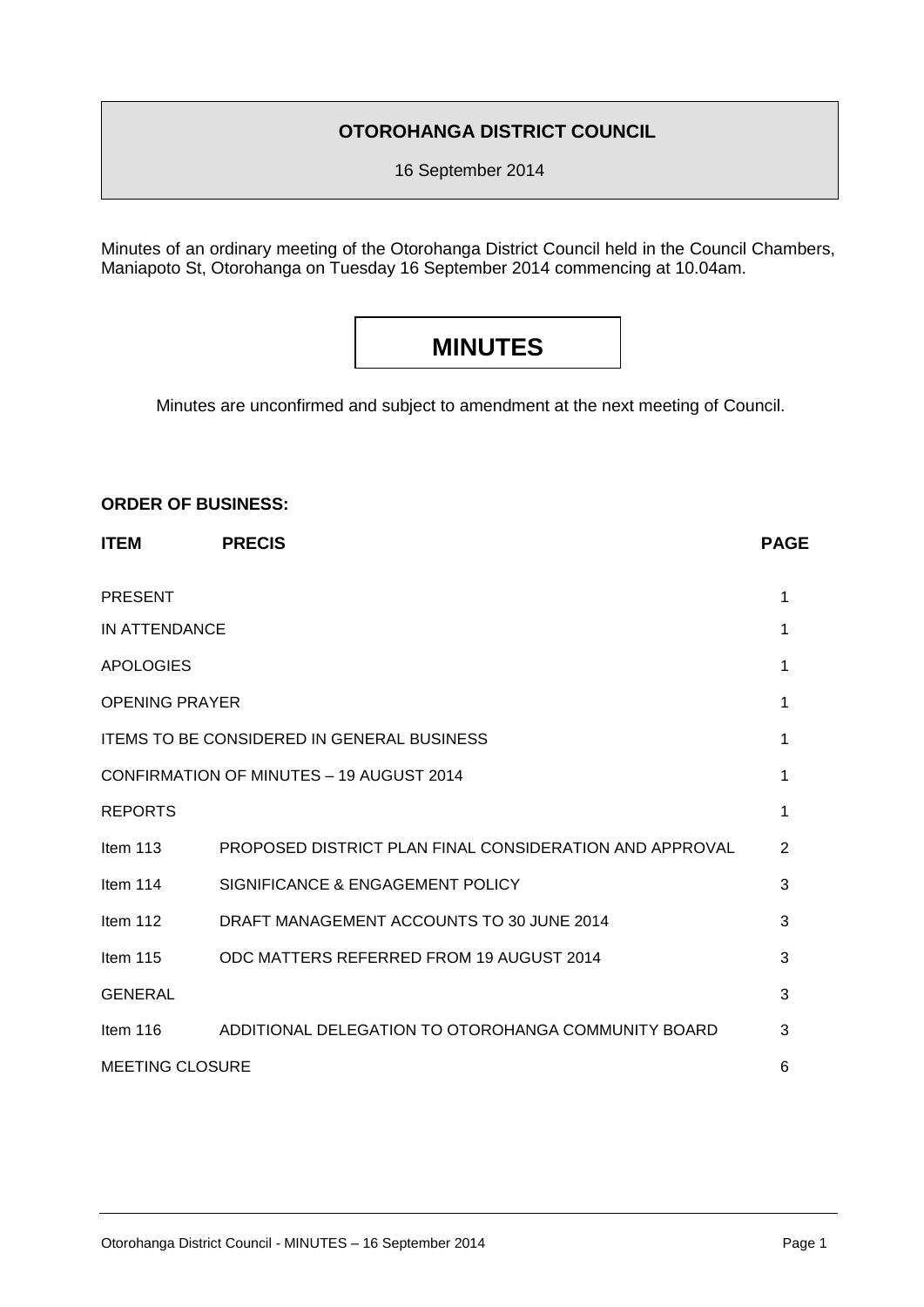#### **PRESENT**

Mr MM Baxter (Mayor), Crs, RA Klos, RM Johnson, KC Phillips, DM Pilkington (Deputy Mayor), RJ Prescott, and AJ Williams.

#### **IN ATTENDANCE**

Messrs DC Clibbery (Chief Executive & Engineering Manager), GD Bunn (Finance & Administration Manager), AR Loe (Environmental Services Manager) and Mrs A Burdon (Executive Assistant).

#### **OPENING PRAYER**

Cr Johnson read the Opening Prayer.

#### **APOLOGY**

**Resolved** that the apology received from Cr PD Tindle be sustained.

#### **Cr Johnson / Cr Prescott**

#### **ITEMS TO BE CONSIDERED IN GENERAL BUSINESS**

#### **Resolved**

That the Chief Executive's report on Additional Delegation to Otorohanga Community Board be considered in General Business which will require a resolution.

#### **Cr Prescott / Cr Johnson**

#### **CONFIRMATION OF MINUTES – 19 AUGUST 2014**

**Resolved** that the minutes of the meeting of the Otorohanga District Council held on 19 August 2014, as amended, be approved as a true and correct record of that meeting.

#### **Cr Pilkington / Cr Phillips**

#### **MATTERS ARISING**

Cr Phillips referred to page 4 Item 104, Upgrading the Street Light Network to LED Lanterns, and said fundamentally he supports LED lights as they are very good but he queried a wholesale change when there is still so much life left in the current bulbs. He asked for the following changes to be made -

- Line 11 'Cr Phillips suggested that LED lanterns dim over time' to 'Cr Phillips advised his electrician said LED lights dim over time'.
- Line 15 'Cr Phillips suggested that monthly inspections be carried out immediately' remove 'immediately'. Cr Phillips advised he suggested changing from fortnightly inspections to monthly inspections as this would immediately save money upon implementation.
- Line 18 'Cr Phillips suggested that staff rely on the public to notify of any lighting malfunctioning rather than the Contractor. Delete this sentence as he said he only suggested that Council needed to hear from the public also and not just rely on the Contractor inspections. He advised that a light has been out for months on Turongo St by the Baptist Church and queried why this has not been picked up in inspections.

Cr Phillips advised that the report suggested a trial in McKenzie Ave, and he only suggested Turongo Street as a more central location to trial. The Chief Executive reported a small trial will go ahead but this was more to identify likely pricing when the LED's are installed.

His Worship advised that Council has categorised its roading for the One Roading Network. This work is still to be completed by a number of other Councils.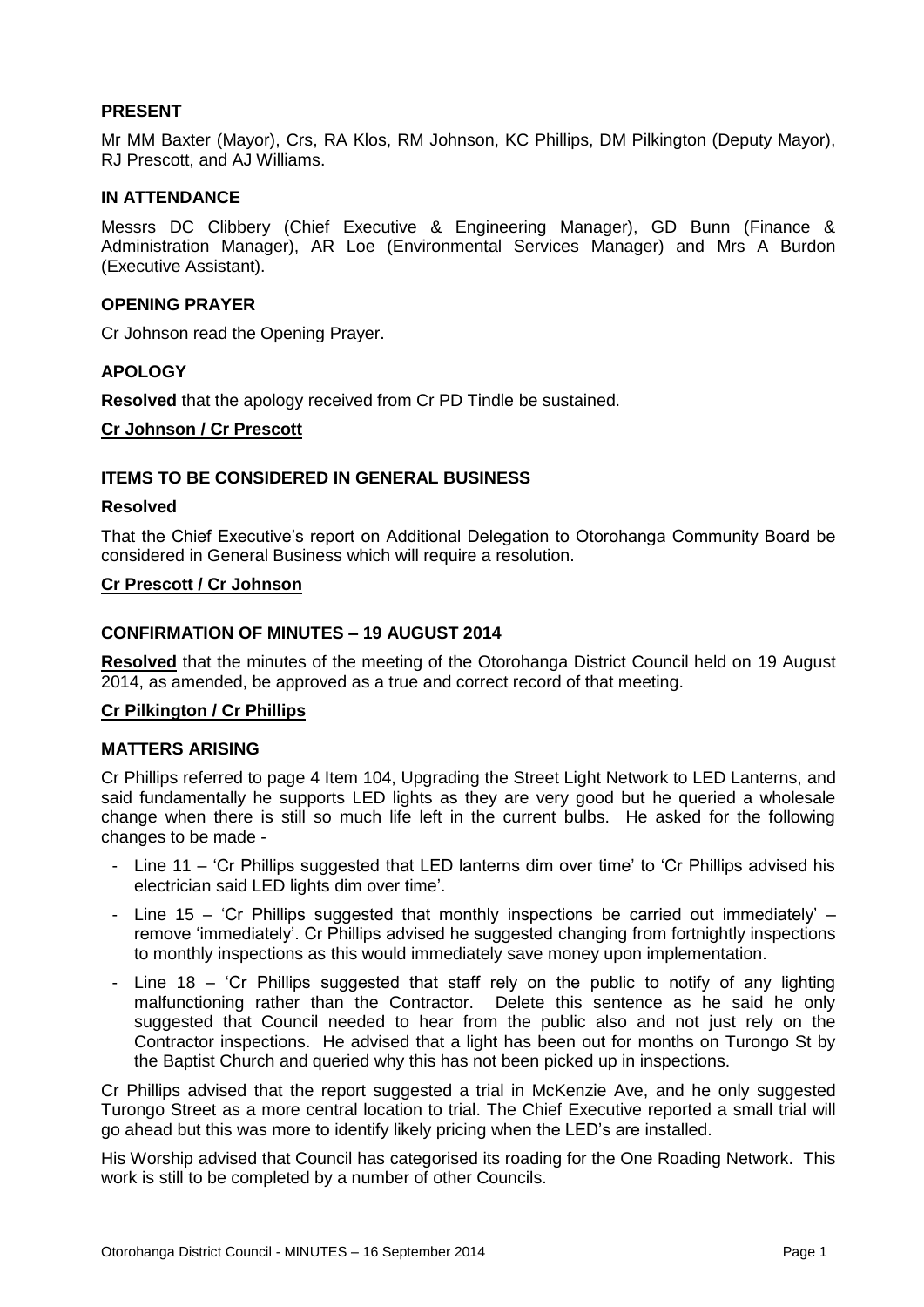Cr Pilkington referred to page 1, City/Community Sister Relationship, and advised that the Otorohanga District Development Board had declined to be involved as this was considered a social rather than economic outcome.

Cr Phillips referred to page 9, General Item – Leave of Absence and queried whether the next Council meeting could be put back one week to 29 October. It was agreed to discuss the matter further with Cr Tindle, and subject to Cr Johnson being able to change an appointment, before a decision is made.

In reply to Cr Jonson's query about the Dog Control year on year report, the Environmental Services Manager replied this has not been put together yet.

#### **REPORTS**

#### **Item 113 PROPOSED DISTRICT PLAN FINAL CONSIDERATION & APPROVAL**

#### **Discussion**

The Environmental Services Manager presented his report and advised that the final appeal on the Proposed District Plan has been resolved. He said this project commenced in 2009 and has been one of the largest projects Council has undertaken in the last decade. He advised that no appeals went to the Environment Court but were resolved in mediation.

His Worship congratulated the Environmental Services Manager and team and the last two terms of Councillors who have put a number of years into this project, for the Plan to now be at the operative stage. It is commendable to be able to get this up and going.

Cr Klos queried with the Environmental Services Manager if there was anything different that he would do next time or if any lessons had been learned. She said it was worrying to see ratepayers resorting to getting legal advice and paying for this personally to change something they believed was incorrect. The Environmental Services Manager said he felt Council took a 'middle ground' position having taken advice from consultants whom they believed were the 'experts' in the field and because of this were drawn down a particular philosophical path, which was not agreed by all. He said that there were those on either end of the spectrum who sought legal advice who believed Council either went too far or didn't go far enough. Cr Pilkington reported that national lobby groups get funding from the government whereas locals have to fund their own legal costs. Cr Klos said she felt it was sad for ratepayers to be out of pocket. She queried if Council had done enough homework on who Council choose as their 'experts'. His Worship said the homework on the 'expert' Council chose was well done and the expert's resume was outstanding. He said it could mean Council paying to appeal against national lobby groups which meant every ratepayer is paying the cost not just individuals. He said irregardless who you choose as your expert, there is always a risk of going down a tangential path.

The Environmental Services Manager said that other Councils are now benefitting from the work this Council has done. He said that landscape planning is still evolving and that other appeals and settlements are now being based on our case. He said it is part of the evolution of the RMA which is a very subjective document.

In reply to Cr Phillips query as to how the judge gave direction on the plan even though the plan was not judged by the Environment Court, the Environmental Services Manager said the Environment Court directed the parties to mediation, with strict timelines. In reply to Cr Phillips' query on who gave way to allow agreement, the Environmental Services Manager advised that everyone gave something to get to the final decision. Cr Phillips expressed his congratulations to everyone involved, especially Peter Skilton and the group.

#### **Resolved**

That Council approve its Proposed District Plan and make the Proposed District Plan operative pursuant to Clause 20 of the First Schedule to the Resource Management Act 1991 as at 30 October 2014.

#### **Mayor / Cr Pilkington**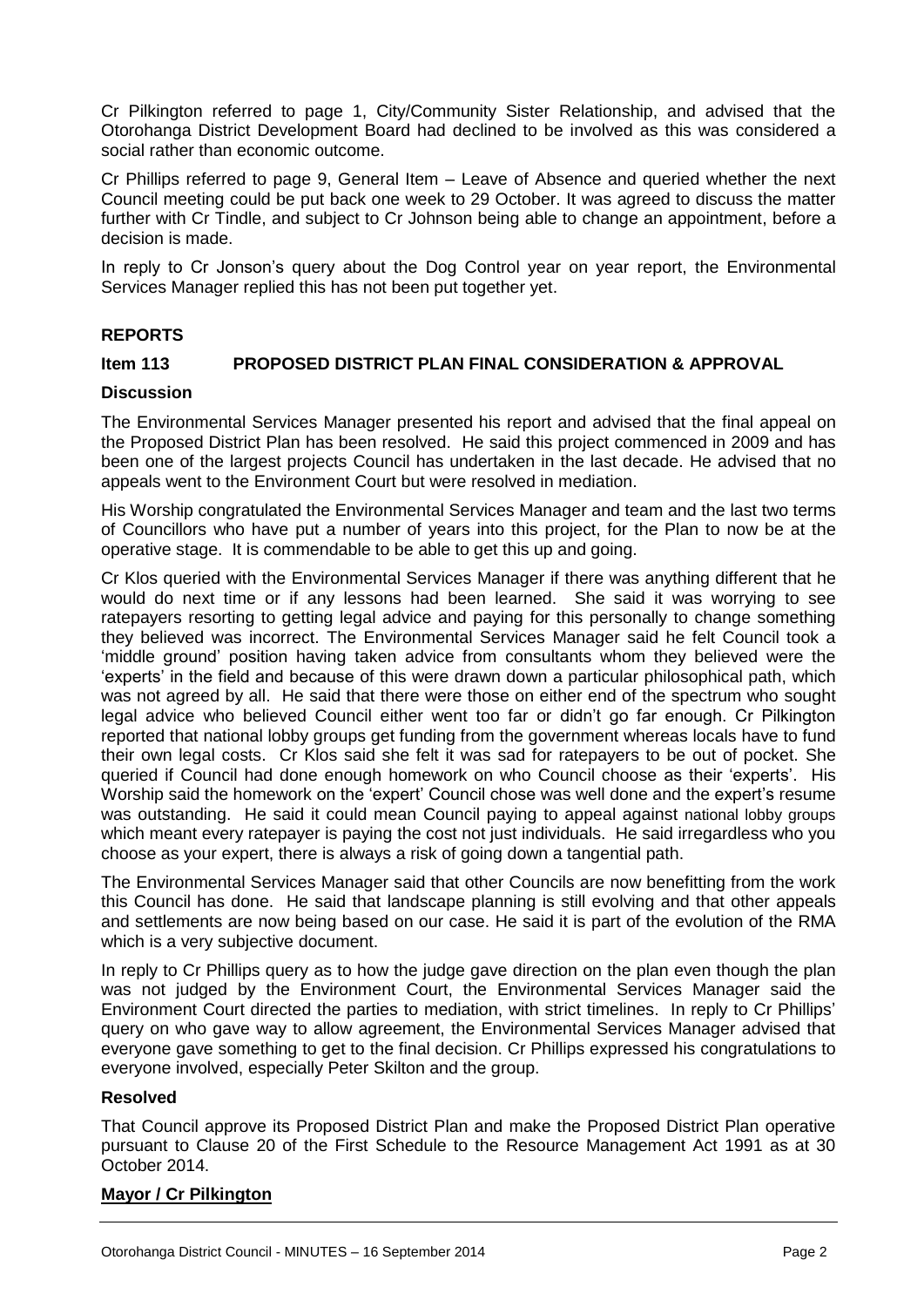#### **Item 114 SIGNIFICANCE & ENGAGEMENT POLICY**

#### **Discussion**

The Chief Executive presented his report on the Significance & Engagement Policy. He said its purpose is to identify matters that are of significant importance and to engage the community in decision making where appropriate. The Finance & Administration Manager advised that the 2014 amendment to the Local Government Act outlines the requirements and that Council is required to adopt this policy which replaces the old Significance Policy. The Chief Executive advised that because each Council is required to adopt a policy, the Mayoral Forum had suggested drafting a template that each Council can then individualise. He advised that the document being adopted today is a template and the template will then be used to create a specific policy for this Council. He said the template is flexible and not prescriptive as it is trying to satisfy 12 Councils and their different needs. The Chief Executive advised that suggested changes for an ODC Policy are highlighted in red in the separate memo.

#### **Resolved**

That the Significance and Engagement Policy template be adopted.

#### **Cr Phillips / Cr Klos**

#### **Item 112 DRAFT MANAGEMENT ACCOUNTS TO 30 JUNE 2014**

#### **Discussion**

District Accountant attended the meeting and took Members through the Draft Management Accounts to 30 June 2014.

#### **Resolved**

That the Draft Management Accounts for the year ended 30 June 2014 be received.

#### **Cr Phillips / Cr Johnson**

#### **Item 115 ODC MATTERS REFERRED FROM 19 AUGUST 2014**

#### **Discussion**

#### **IWI LIAISON GROUP**

The Chief Executive advised this will be covered in a workshop discussion following today's meeting.

#### **GENERAL**

#### **Item 116 ADDITIONAL DELEGATION TO OTOROHANGA COMMUNITY BOARD (TABLED ITEM)**

#### **Discussion**

The Chief Executive tabled a report which suggested making a small modification to the Otorohanga Community Board's (OCB) delegated authority. He advised Members that the Zoological Society has raised some concerns about the location of the mountain bike track. The Community Board at its meeting last week resolved to put further development of the track on hold until a meeting between OCB and the Zoological Society can be arranged to discuss this matter further. The Chief Executive advised that Council has not formally delegated control of parks and reserves to the Community Boards however, informally this has always been the case.

#### **Resolved**

1. Council grants authority to the Otorohanga Community Board to make decisions regarding the establishment and development of tracks and paths within Reserves inside the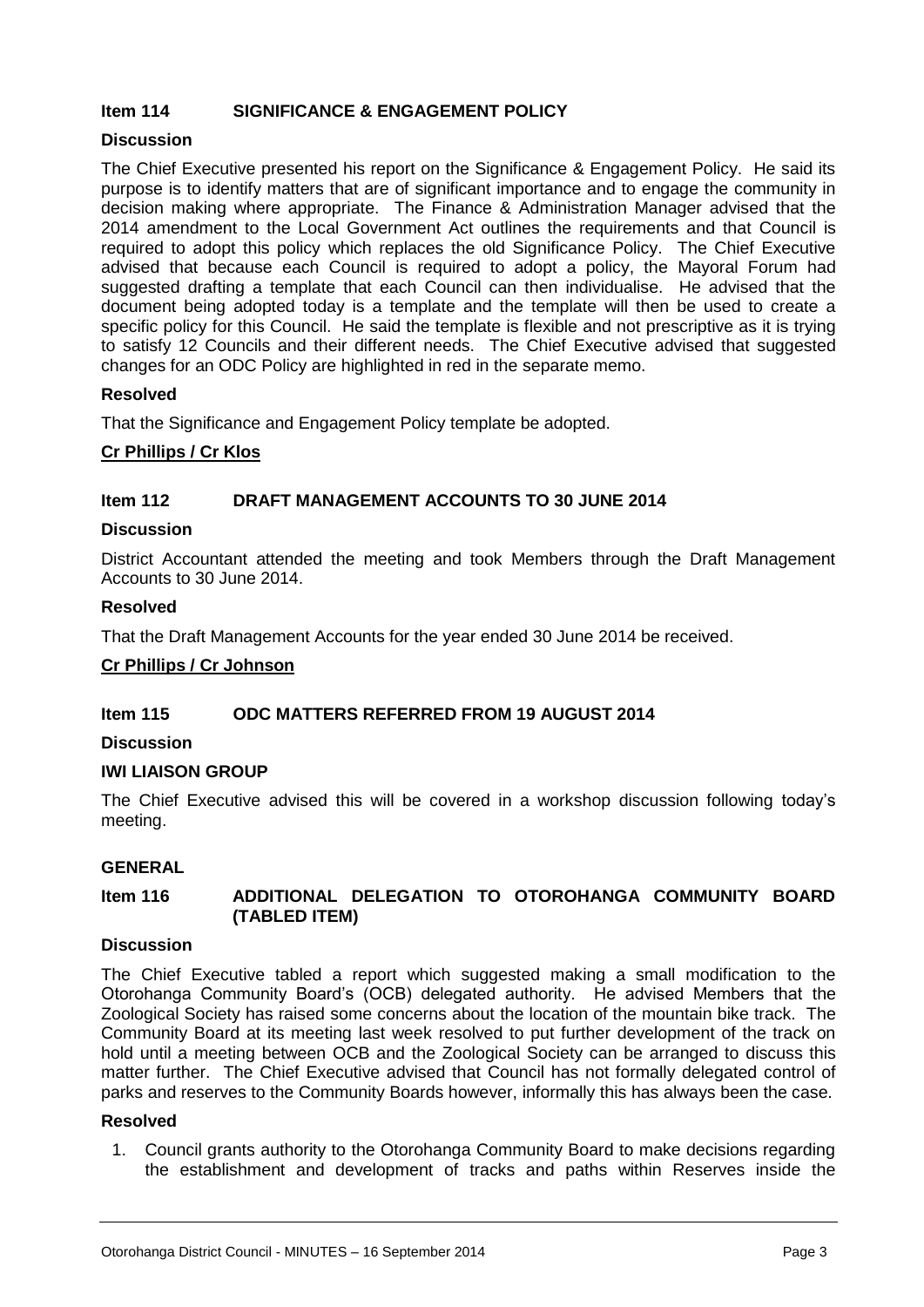Otorohanga Community, subject to the same general conditions as were applicable to other delegations to the Board.

2. Council supports the resolution made at the Otorohanga Community Board meeting of 11 September 2014 'That work on the extension of the mountain bike track be placed on hold until a meeting between the Otorohanga Community Board and the Otorohanga Zoological society is held.

#### **Cr Prescott / Cr Pilkington**

#### **WAIPA CATCHMENT SUB-COMMITTEE**

Cr Johnson reported he had attended the recent meeting of the Waipa Catchment Subcommittee, advising two new members, Mrs Rosemary Davison and Mr Bill Galand had joined the sub-committee. He advised the Sub-committee Chair, Mr Graeme Mc Bride, had retired. He had been a very dedicated Chair. Cr Johnson reported the 3 year plan was about to be signed off. Areas of recent involvement for the sub-committee were – education on contaminants in waterways, areas of risk land restricted, regional pest management including tutson and Redeared slider turtles (being released into waterways, not in this catchment but in other areas. They are an extremely invasive species.)

#### **AUCKLAND WATER TAKE APPLICATION**

In reply to Cr Johnson's query regarding whether or not this Council should be concerned about an application from Auckland City to take water from the Waikato River, His Worship advised this Council should be concerned and would make a submission on such an application but to his knowledge no application has been lodged to-date. As it would considerably affect other Councils, this matter would have been raised at various meetings including the Waikato Mayoral Forum, but it hasn't. His Worship advised if an application is made, and there is an opportunity to make a submission, this Council would certainly do so. The Chief Executive is to investigate the matter further

#### **RURAL BROADBAND**

Cr Phillips reported it is pleasing to see the progress being made by rural broadband with a tower being erected on Rangiatea Road for the Maihiihi Area, another at Maihiihi and one on Wherepuhunga Road as well. He advised a new company is coming from Waitomo will increase the competition and drive prices down for locals. Cr Klos reported that it is frustrating for Arohena to have had a high speed cable go right past their gateways which they cannot access.

#### **OTOROHANGA COMMUNITY BOARD - WATER**

Cr Phillips requested Board Agenda/Minutes be received earlier. He was advised that they had been sent electronically in good time. He said he would have liked to have attended the recent OCB meeting on the water discussion. Cr Phillips expressed the opinion that water matters should be discussed at Council not just at Board level as it affects not just the Community but wider into the District. The Chief Executive advised that the Otorohanga Community Board has delegated authority to administer the Water Treatment Plant and that the District therefore doesn't have any claim on the water from the plant. Cr Phillips said he believed Council should have a voice in the discussion. Cr Pilkington advised that Council ultimately approves OCB minutes so is able to have a voice at that stage. The Chief Executive said it is very complicated, but if a property taking water is outside the Community boundary then it is understandable that Council may have an interest in it. He said it is helpful that there is a good working relationship between Council and the Board with good open communication.

#### **TE AWAMUTU REINFORCEMENT PROJECT**

In reply to Cr Phillips' query as to how Council was involved, the Environmental Services Manager advised that Waitomo, Otorohanga and Waipa have decided to combine to jointly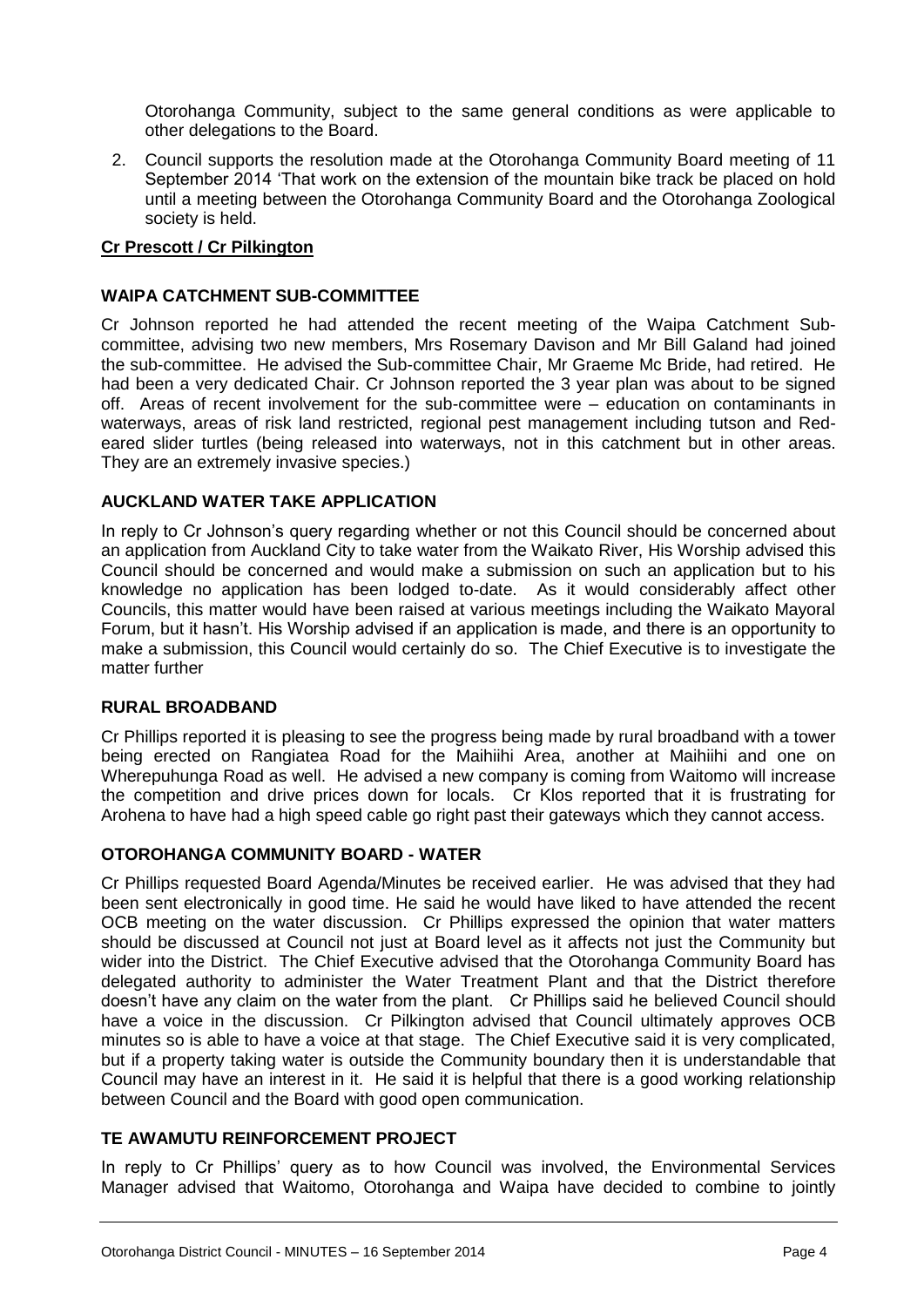consider this application. A Commissioner has been appointed to hear submissions and make a recommendation on their behalf. Submissions have now closed and Waipa Networks have time to consider submissions before the date set for the hearing. Waipa Networks and the submitters need to work on solutions to any objections raised. ODC does not receive submissions.

#### **ZONE 2**

Cr Pilkington reported she had attended one day of the recent two day Zone 2 meeting held in Hamilton on 11 & 12 September. She said it was well worth attending, and was very informative with a wide range of topics being presented. She said she would recommend it to other Councillors to attend. Cr Pilkington reported she had met Daniel Henderson, the new Mayors Taskforce for Jobs Coordinator. She said the Taskforce is still receiving government funding but from next year will not be reliant on this. LGNZ now has a greater say on expenditure. Cr Pilkington encouraged Members to attend the forthcoming Youth Initiative Tour on 8 October, 9.00am if they have not attended one previously, to advise Council's Executive Assistant.

#### **LOCAL ALCOHOL POLICY**

In reply to Cr Pilkington regarding an update on the Local Alcohol Policy (LAP), the Environmental Services Manager advised that an appeal had been lodged with the Alcohol Licencing Authority (ALA) on the Wellington LAP. The ALA judge has stated that no further appeals will be considered until the decisions on the Tasman and Wellington appeals were notified.

#### **WEST COAST ZONE SUBCOMMITTEE**

Cr Pilkington reported on her recent attendance at a West Coast Zone Sub-committee. She advised two new representative had joined the sub-committee, Messrs Rob Jolly and Bill Thompson. Cr Pilkington advised the Zone plan is currently being written.

#### **KAWHIA TOURISM TRUST**

Cr Pilkington reported that the Kawhia Tourism Trust, at its recent meeting, had made the decision it was not going to organise any further Kai Festivals. She advised that there is definitely community interest & enthusiasm to get something else off the ground which will be discussed at a public meeting to be held on 21 September.

#### **OTOROHANGA STREET LIGHTING – LED LANTERNS**

Cr Klos reported she had received comment from a rate payer who said that a positive return on the LED lanterns was more likely over 10 years not six years.

#### **WAIKATO SPATIAL PLAN**

Cr Klos reported she had attended the recent Waikato Spatial Plan meeting with His Worship. She said she queried its purpose, is it a tool for Council or business/community members, who is going to benefit, and what Community engagement or consultation will there be. She expressed the opinion that the community at large needs to have an opportunity to have input before the plan is signed off.

#### **MEMORIAL POOL**

Cr Klos raised the matter of why do rural ratepayers have to pay for this facility when 60 percent do not use it.

#### **WAIPA RIVER ACCESS**

Cr Williams said it was excellent to have the new access to the Waipa River at Otorohanga.